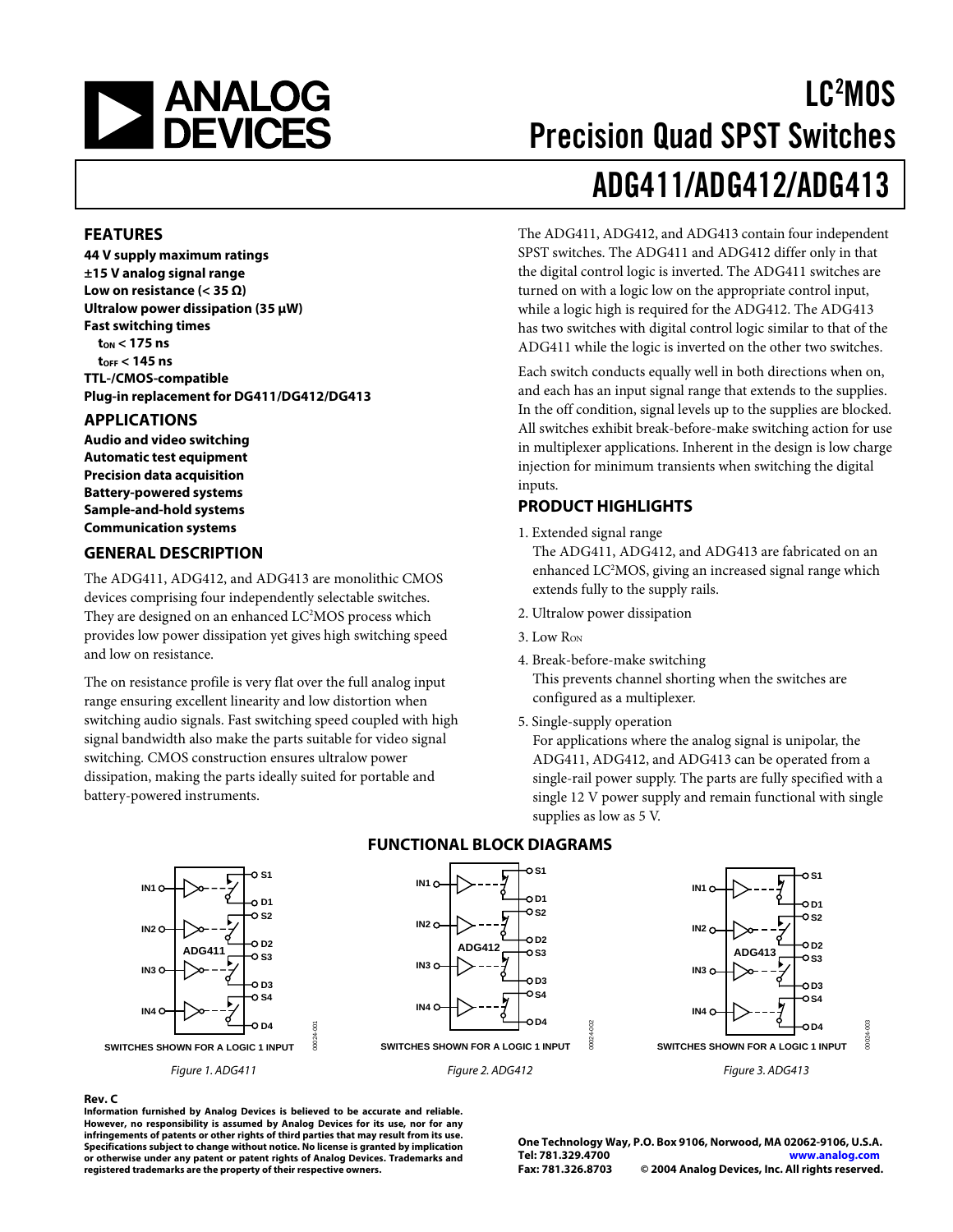### **TABLE OF CONTENTS**

#### **REVISION HISTORY**

11/04—Rev. B to Rev. C

#### $7/04$ —Rev. A to Rev. B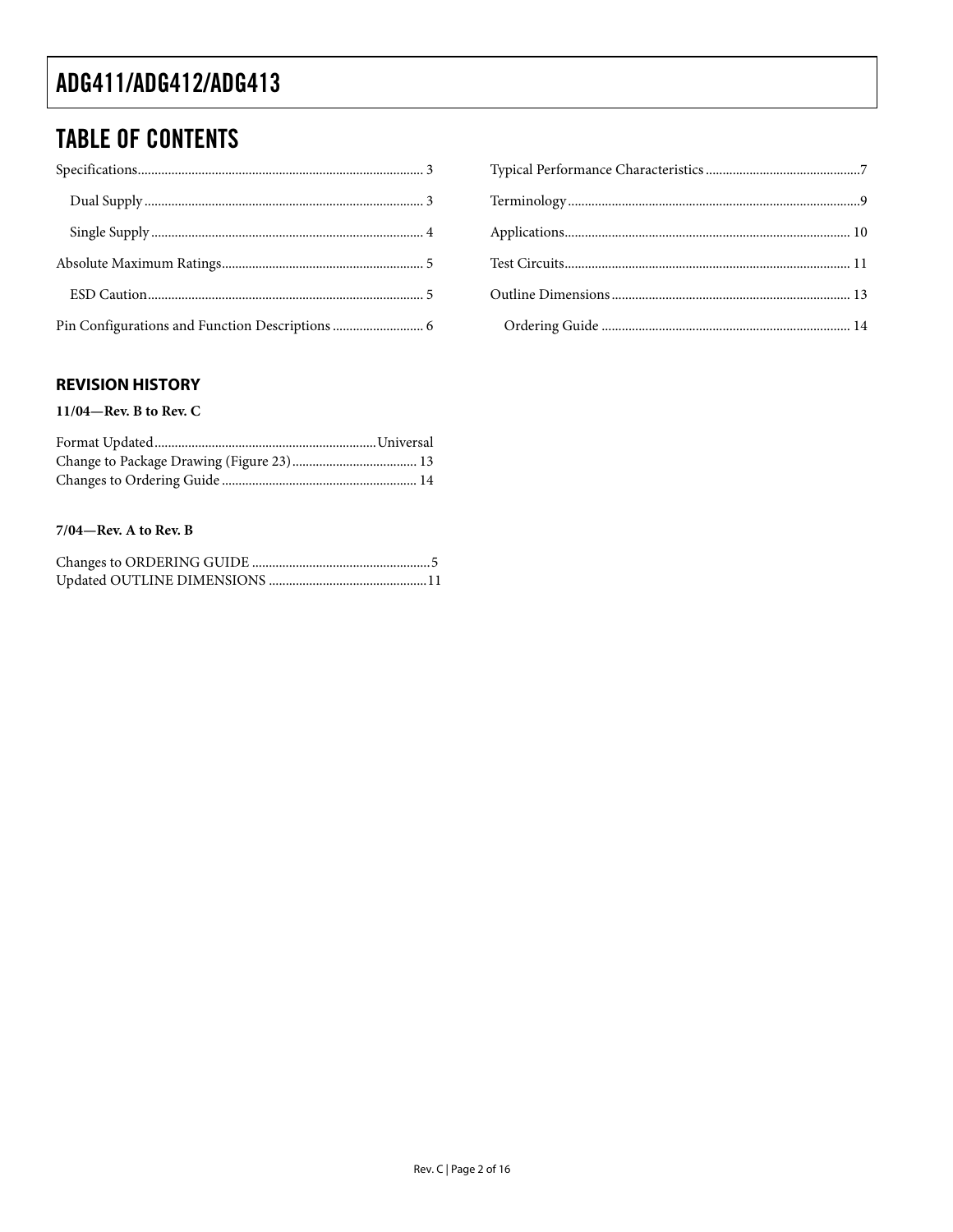### <span id="page-2-0"></span>**SPECIFICATIONS**

#### **DUAL SUPPLY**

 $V_{DD} = 15$  V  $\pm$  10%,  $V_{SS} = -15$  V  $\pm$  10%,  $V_L = 5$  V  $\pm$  10%, GND = 0 V, unless otherwise noted.<sup>1</sup>

**Table 1.** 

|                                                               |                 | <b>B</b> Version                   | <b>T</b> Version |                                      |              |                                                                                      |
|---------------------------------------------------------------|-----------------|------------------------------------|------------------|--------------------------------------|--------------|--------------------------------------------------------------------------------------|
| <b>Parameter</b>                                              | $+25^{\circ}$ C | $-40^{\circ}$ C to $+85^{\circ}$ C | $+25^{\circ}$ C  | $-55^{\circ}$ C to +125 $^{\circ}$ C | Unit         | <b>Test Conditions/Comments</b>                                                      |
| <b>ANALOG SWITCH</b>                                          |                 |                                    |                  |                                      |              |                                                                                      |
| Analog Signal Range                                           |                 | $V_{DD}$ to $V_{SS}$               |                  | V <sub>DD</sub> to V <sub>SS</sub>   | $\mathsf{V}$ |                                                                                      |
| R <sub>ON</sub>                                               | 25              |                                    | 25               |                                      | $\Omega$ typ | $V_D = \pm 8.5$ V, $I_S = -10$ mA;                                                   |
|                                                               | 35              | 45                                 | 35               | 45                                   | $\Omega$ max | $V_{DD}$ = +13.5 V, V <sub>ss</sub> = -13.5 V                                        |
| <b>LEAKAGE CURRENTS</b>                                       |                 |                                    |                  |                                      |              | $V_{DD}$ = +16.5 V, V <sub>ss</sub> = -16.5 V                                        |
| Source OFF Leakage Is (OFF)                                   | ±0.1            |                                    | ±0.1             |                                      | nA typ       | $V_D = +15.5 V/-15.5 V,$<br>$V_s = -15.5 V/+15.5 V;$                                 |
|                                                               | $\pm 0.25$      | ±0.25                              | ±0.25            | ±20                                  | nA max       | Figure 15                                                                            |
| Drain OFF Leakage I <sub>D</sub> (OFF)                        | ±0.1            |                                    | ±0.1             |                                      | nA typ       | $V_D = +15.5 V/-15.5 V,$<br>$V_s = -15.5 V/+15.5 V;$                                 |
|                                                               | $\pm 0.25$      | ±5                                 | $\pm 0.25$       | ±20                                  | nA max       | Figure 15                                                                            |
| Channel ON Leakage I <sub>D</sub> , I <sub>s</sub> (ON)       | ±0.1            |                                    | ±0.1             |                                      | nA typ       | $V_D = V_S = +15.5 V/-15.5 V;$                                                       |
|                                                               | ±0.4            | ±10                                | ±0.4             | ± 40                                 | nA max       | Figure 16                                                                            |
| <b>DIGITAL INPUTS</b>                                         |                 |                                    |                  |                                      |              |                                                                                      |
| Input High Voltage, VINH                                      |                 | 2.4                                |                  | 2.4                                  | V min        |                                                                                      |
| Input Low Voltage, VINL                                       |                 | 0.8                                |                  | 0.8                                  | V max        |                                                                                      |
| Input Current                                                 |                 |                                    |                  |                                      |              |                                                                                      |
| <b>IINL Or IINH</b>                                           | 0.005           |                                    | 0.005            |                                      | µA typ       | $V_{IN} = V_{INL}$ or $V_{INH}$                                                      |
|                                                               |                 | ±0.5                               |                  | ±0.5                                 | µA max       |                                                                                      |
| DYNAMIC CHARACTERISTICS <sup>2</sup>                          |                 |                                    |                  |                                      |              |                                                                                      |
| ton                                                           | 110             |                                    | 110              |                                      | ns typ       | $R_L = 300 \Omega$ , $C_L = 35 pF$ ;                                                 |
|                                                               |                 | 175                                |                  | 175                                  | ns max       | $V_s = \pm 10$ V; Figure 17                                                          |
| toff                                                          | 100             |                                    | 100              |                                      | ns typ       | $R_L = 300 \Omega$ , C <sub>L</sub> = 35 pF;                                         |
|                                                               |                 | 145                                |                  | 145                                  | ns max       | $V_s = \pm 10$ V; Figure 17                                                          |
| Break-Before-Make Time Delay,<br>t <sub>D</sub> (ADG413 Only) | 25              |                                    | 25               |                                      | ns typ       | $R_L = 300 \Omega$ , C <sub>L</sub> = 35 pF;<br>$V_{S1} = V_{S2} = 10 V$ ; Figure 18 |
| Charge Injection                                              | 5               |                                    | 5                |                                      | pC typ       | $V_s = 0 V$ , $R_s = 0 \Omega$ , $C_l = 10 nF$ ;<br>Figure 19                        |
| <b>OFF</b> Isolation                                          | 68              |                                    | 68               |                                      | dB typ       | $R_L = 50 \Omega$ , C <sub>L</sub> = 5 pF, f = 1 MHz;<br>Figure 20                   |
| <b>Channel-to-Channel Crosstalk</b>                           | 85              |                                    | 85               |                                      | dB typ       | $R_L = 50 \Omega$ , $C_L = 5 pF$ , $f = 1 MHz$ ;<br>Figure 21                        |
| $C_S$ (OFF)                                                   | 9               |                                    | 9                |                                      | pF typ       | $f = 1$ MHz                                                                          |
| $C_D$ (OFF)                                                   | 9               |                                    | 9                |                                      | pF typ       | $f = 1$ MHz                                                                          |
| $C_D$ , $C_S$ (ON)                                            | 35              |                                    | 35               |                                      | pF typ       | $f = 1$ MHz                                                                          |
| POWER REQUIREMENTS                                            |                 |                                    |                  |                                      |              | $V_{DD}$ = +16.5 V, V <sub>ss</sub> = -16.5 V;<br>Digital inputs = $0$ V or 5 V      |
| $I_{DD}$                                                      | 0.0001          |                                    | 0.0001           |                                      | µA typ       |                                                                                      |
|                                                               | $\mathbf{1}$    | 5                                  | $\mathbf{1}$     | 5                                    | µA max       |                                                                                      |
| $I_{SS}$                                                      | 0.0001          |                                    | 0.0001           |                                      | µA typ       |                                                                                      |
|                                                               | $\mathbf{1}$    | 5                                  | $\mathbf{1}$     | 5                                    | µA max       |                                                                                      |
| IL.                                                           | 0.0001          |                                    | 0.0001           |                                      | µA typ       |                                                                                      |
|                                                               | $\mathbf{1}$    | 5                                  | $\mathbf{1}$     | 5                                    | µA max       |                                                                                      |

<span id="page-2-1"></span>1 Temperature ranges are as follows: B versions: −40°C to +85°C; T versions: −55°C to +125°C. 2

<sup>2</sup> Guaranteed by design; not subject to production test.

 $\overline{a}$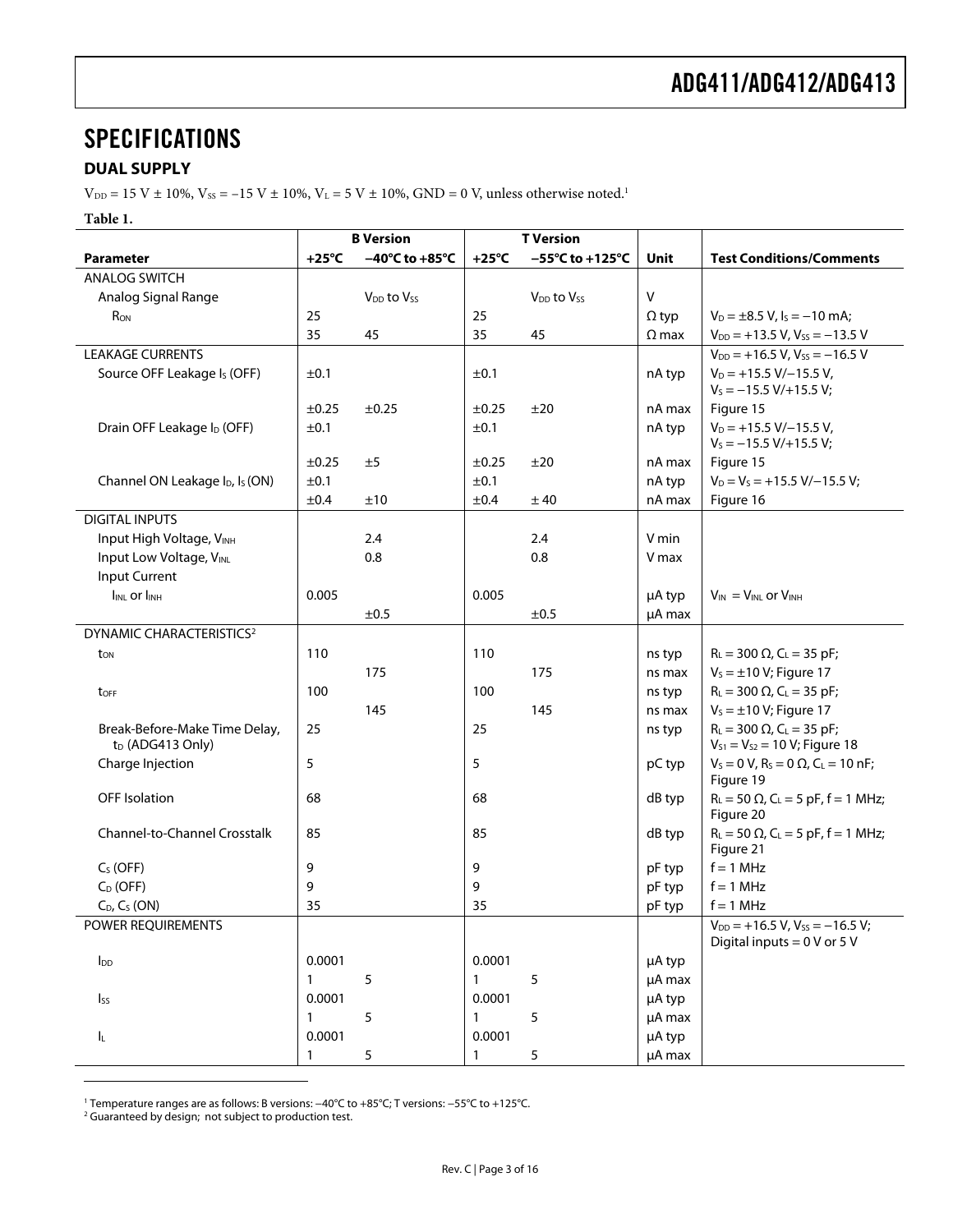#### <span id="page-3-0"></span>**SINGLE SUPPLY**

 $\rm V_{\rm DD}$  = [1](#page-3-2)2 V  $\pm$  10%, Vss = 0 V, V $\rm L$  = 5 V  $\pm$  10%, GND = 0 V, unless otherwise noted.<sup>1</sup>

**Table 2.** 

|                                                               |              | <b>B</b> Version       | <b>T</b> Version |                                      |              |                                                                                       |
|---------------------------------------------------------------|--------------|------------------------|------------------|--------------------------------------|--------------|---------------------------------------------------------------------------------------|
| <b>Parameter</b>                                              | +25°C        | –40°C to + 85°C        | $+25^{\circ}$ C  | $-55^{\circ}$ C to +125 $^{\circ}$ C | <b>Unit</b>  | <b>Test Conditions/Comments</b>                                                       |
| ANALOG SIGNAL RANGE                                           |              | 0 V to V <sub>DD</sub> |                  | 0 V to V <sub>DD</sub>               | $\vee$       |                                                                                       |
| R <sub>ON</sub>                                               | 40           |                        | 40               |                                      | $\Omega$ typ | $0 < V_D = 8.5 V$ , $I_S = -10$ mA;                                                   |
|                                                               | 80           | 100                    | 80               | 100                                  | $\Omega$ max | $V_{DD} = 10.8 V$                                                                     |
| <b>LEAKAGE CURRENTS</b>                                       |              |                        |                  |                                      |              | $V_{DD} = 13.2 V$                                                                     |
| Source OFF Leakage I <sub>s</sub> (OFF)                       | ±0.1         |                        | ±0.1             |                                      | nA typ       | $V_D = 12.2$ V/1 V, $V_S = 1$ V/12.2 V;                                               |
|                                                               | $\pm 0.25$   | ±5                     | $\pm 0.25$       | ±20                                  | nA max       | Figure 15                                                                             |
| Drain OFF Leakage I <sub>D</sub> (OFF)                        | ±0.1         |                        | ±0.1             |                                      | nA typ       | $V_D = 12.2$ V/1 V, V <sub>s</sub> = 1 V/12.2 V;                                      |
|                                                               | ±0.25        | ±5                     | $\pm 0.25$       | ±20                                  | nA max       | Figure 15                                                                             |
| Channel ON Leakage I <sub>D</sub> , I <sub>s</sub> (ON)       | ±0.1         |                        | ±0.1             |                                      | nA typ       | $V_D = V_S = 12.2 V/1 V_i$                                                            |
|                                                               | ±0.4         | ±10                    | ±0.4             | ±40                                  | nA max       | Figure 16                                                                             |
| <b>DIGITAL INPUTS</b>                                         |              |                        |                  |                                      |              |                                                                                       |
| Input High Voltage, VINH                                      |              | 2.4                    |                  | 2.4                                  | V min        |                                                                                       |
| Input Low Voltage, VINL                                       |              | 0.8                    |                  | 0.8                                  | V max        |                                                                                       |
| Input Current                                                 |              |                        |                  |                                      |              |                                                                                       |
| I <sub>INL</sub> or I <sub>INH</sub>                          | 0.005        |                        | 0.005            |                                      | µA typ       | $V_{IN} = V_{INL}$ or $V_{INH}$                                                       |
|                                                               |              | ±0.5                   |                  | ±0.5                                 | µA max       |                                                                                       |
| <b>DYNAMIC CHARACTERISTICS<sup>2</sup></b>                    |              |                        |                  |                                      |              |                                                                                       |
| t <sub>on</sub>                                               | 175          |                        | 175              |                                      | ns typ       | $R_L$ = 300 $\Omega$ , C <sub>L</sub> = 35 pF;                                        |
|                                                               |              | 250                    |                  | 250                                  | ns max       | $V_s = 8 V$ ; Figure 17                                                               |
| toff                                                          | 95           |                        | 95               |                                      | ns typ       | $R_L = 300 \Omega$ , C <sub>L</sub> = 35 pF;                                          |
|                                                               |              | 125                    |                  | 125                                  | ns max       | $V_s = 8 V$ ; Figure 17                                                               |
| Break-Before-Make Time<br>Delay, t <sub>D</sub> (ADG413 Only) | 25           |                        | 25               |                                      | ns typ       | $R_L = 300 \Omega$ , C <sub>L</sub> = 35 pF;<br>$V_{S1} = V_{S2} = +10 V$ ; Figure 18 |
| Charge Injection                                              | 25           |                        | 25               |                                      | pC typ       | $V_s = 0 V$ , $R_s = 0 \Omega$ , $C_l = 10 nF$ ;<br>Figure 19                         |
| <b>OFF</b> Isolation                                          | 68           |                        | 68               |                                      | dB typ       | $R_L = 50 \Omega$ , $C_L = 5 pF$ , f = 1 MHz;<br>Figure 20                            |
| <b>Channel-to-Channel Crosstalk</b>                           | 85           |                        | 85               |                                      | dB typ       | $R_L = 50 \Omega$ , $C_L = 5 pF$ , f = 1 MHz;<br>Figure 21                            |
| $CS$ (OFF)                                                    | 9            |                        | 9                |                                      | pF typ       | $f = 1$ MHz                                                                           |
| $C_D$ (OFF)                                                   | 9            |                        | 9                |                                      | pF typ       | $f = 1$ MHz                                                                           |
| $C_D$ , $C_S$ (ON)                                            | 35           |                        | 35               |                                      | pF typ       | $f = 1$ MHz                                                                           |
| POWER REQUIREMENTS                                            |              |                        |                  |                                      |              | $V_{DD} = 13.2 V;$                                                                    |
|                                                               |              |                        |                  |                                      |              | Digital inputs = $0$ V or 5 V                                                         |
| $I_{DD}$                                                      | 0.0001       |                        | 0.0001           |                                      | µA typ       |                                                                                       |
|                                                               | $\mathbf{1}$ | 5                      | $\mathbf{1}$     | 5                                    | µA max       |                                                                                       |
| IL.                                                           | 0.0001       |                        | 0.0001           |                                      | µA typ       |                                                                                       |
|                                                               | $\mathbf{1}$ | 5                      | 1                | 5                                    | µA max       | $V_1 = 5.25 V$                                                                        |

<span id="page-3-2"></span>1 Temperature ranges are as follows: B versions:−40°C to +85°C; T versions: −55°C to +125°C. 2 Guaranteed by design; not subject to production test.

 $\overline{a}$ 

<span id="page-3-1"></span>

|           | Table 3. Truth Table (ADG411/ADG412) |                         |                                     | Table 4. Truth Table (ADG413) |     |  |
|-----------|--------------------------------------|-------------------------|-------------------------------------|-------------------------------|-----|--|
| ADG411 In | ADG412 In                            | <b>Switch Condition</b> | Switch 1, 4<br>Switch 2, 3<br>Loaic |                               |     |  |
|           |                                      | <b>ON</b>               |                                     | <b>OFF</b>                    | ON  |  |
|           |                                      | <b>OFF</b>              |                                     | <b>ON</b>                     | OFF |  |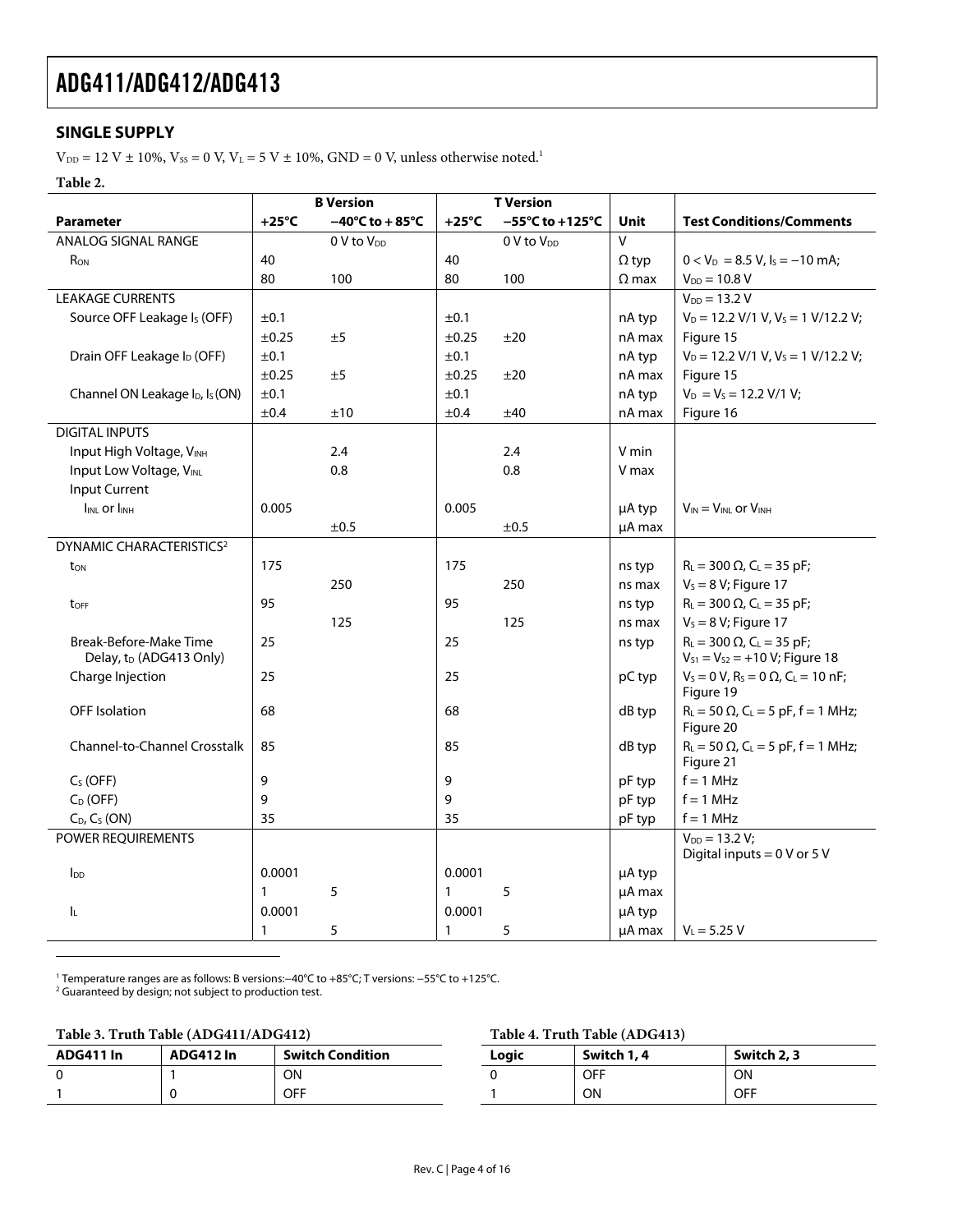### <span id="page-4-0"></span>ABSOLUTE MAXIMUM RATINGS

 $T_A = 25$ °C, unless otherwise noted.

#### **Table 5.**

| <b>Parameters</b>                                            | <b>Ratings</b>                       |
|--------------------------------------------------------------|--------------------------------------|
| V <sub>DD</sub> to Vss                                       | 44 V                                 |
| $V_{DD}$ to GND                                              | $-0.3$ V to $+25$ V                  |
| $V_{SS}$ to GND                                              | $+0.3$ V to $-25$ V                  |
| V∟to GND                                                     | $-0.3$ V to V <sub>DD</sub> + 0.3 V  |
| Analog, Digital Inputs <sup>1</sup>                          | $V_{SS}$ – 2 V to $V_{DD}$ + 2 V or  |
|                                                              | 30 mA, whichever                     |
|                                                              | occurs first                         |
| Continuous Current, S or D                                   | $30 \text{ mA}$                      |
| Peak Current, S or D (Pulsed at 1 ms,<br>10% Duty Cycle max) | 100 mA                               |
| Operating Temperature Range                                  |                                      |
| Industrial (B Version)                                       | $-40^{\circ}$ C to $+85^{\circ}$ C   |
| Extended (T Version)                                         | $-55^{\circ}$ C to $+125^{\circ}$ C  |
| Storage Temperature Range                                    | $-65^{\circ}$ C to +150 $^{\circ}$ C |
| <b>Junction Temperature</b>                                  | $150^{\circ}$ C                      |
| <b>CERDIP Package, Power Dissipation</b>                     | 900 mW                               |
| $\theta_{JA}$ Thermal Impedance                              | 76°C/W                               |
| Lead Temperature, Soldering (10 s)                           | 300°C                                |
| PDIP, Power Dissipation                                      | 470 mW                               |
| $\theta_{JA}$ Thermal Impedance                              | $117^{\circ}$ C/W                    |
| Lead Temperature, Soldering (10 s)                           | $260^{\circ}$ C                      |
| SOIC Package, Power Dissipation                              | 600 mW                               |
| $\theta_{JA}$ Thermal Impedance                              | 77°C/W                               |
| TSSOP Package, Power Dissipation                             | 450 mW                               |
| $\theta_{JA}$ Thermal Impedance                              | 115°C/W                              |
| $\theta_{\text{JC}}$ Thermal Impedance                       | 35°C/W                               |
| Lead Temperature, Soldering                                  |                                      |
| Vapor Phase (60 s)                                           | $215^{\circ}$ C                      |
| Infrared (15 s)                                              | 220°C                                |

Stresses above those listed under Absolute Maximum Ratings may cause permanent damage to the device. This is a stress rating only; functional operation of the device at these or any other conditions above those listed in the operational sections of this specification is not implied. Exposure to absolute maximum rating conditions for extended periods may affect device reliability. Only one absolute maximum rating may be applied at any one time.

<sup>1</sup> Overvoltages at IN, S, or D are clamped by internal diodes. Current should be limited to the maximum ratings given.

#### **ESD CAUTION**

\_\_\_\_\_\_\_\_\_\_\_\_\_\_\_\_\_\_\_\_\_\_\_\_\_\_\_\_\_\_\_\_\_\_\_\_\_\_\_\_

ESD (electrostatic discharge) sensitive device. Electrostatic charges as high as 4000 V readily accumulate on the human body and test equipment and can discharge without detection. Although this product features proprietary ESD protection circuitry, permanent damage may occur on devices subjected to high energy electrostatic discharges. Therefore, proper ESD precautions are recommended to avoid performance degradation or loss of functionality.

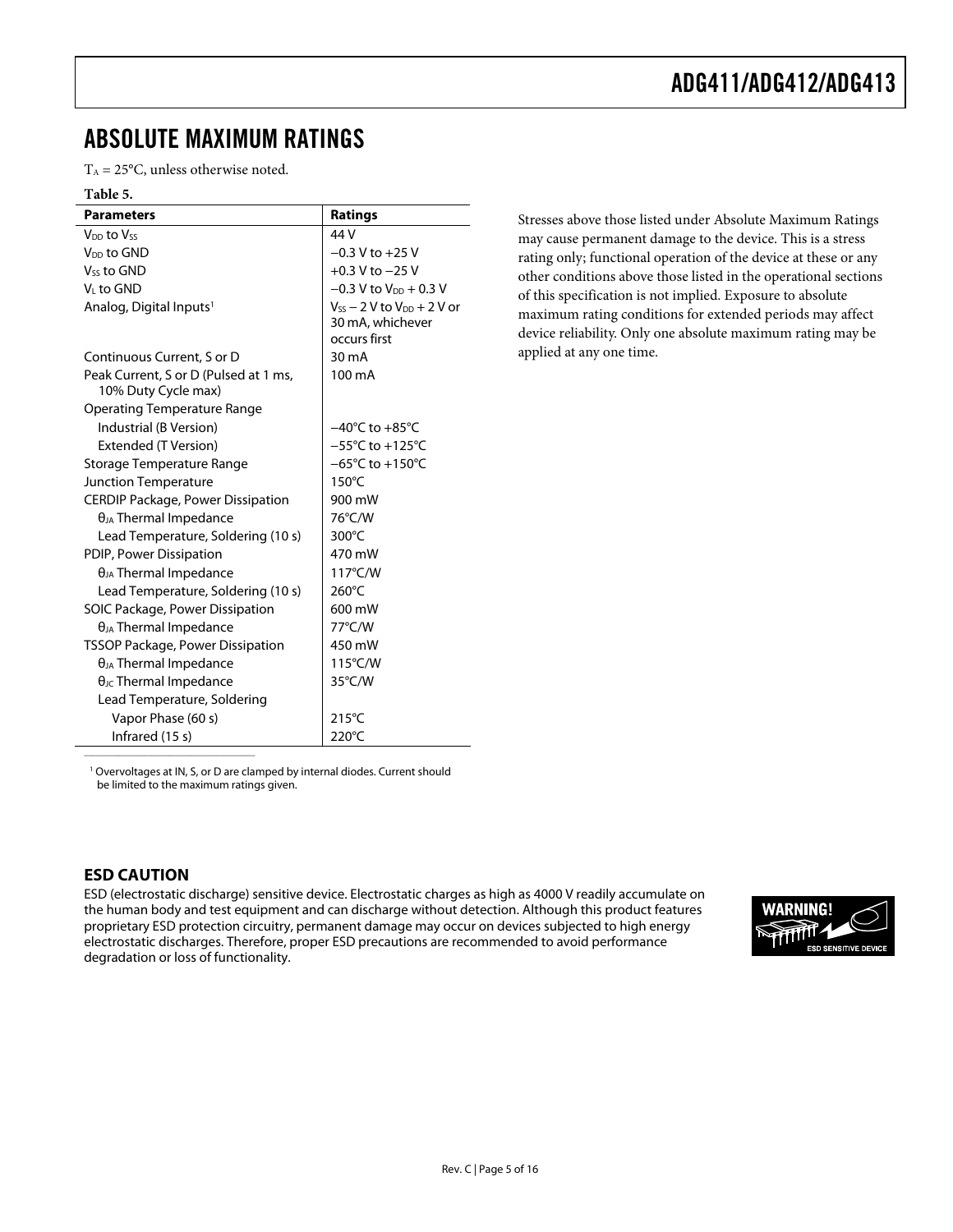### <span id="page-5-0"></span>PIN CONFIGURATION AND FUNCTION DESCRIPTIONS



Figure 4. Pin Configuration

#### **Table 6. Pin Function Descriptions**

| Pin No.        | <b>Mnemonic</b> | <b>Description</b>                                                                                                   |
|----------------|-----------------|----------------------------------------------------------------------------------------------------------------------|
| 1, 8, 9, 16    | $IN1-N4$        | Logic Control Input.                                                                                                 |
| 2, 7, 10, 15   | $D1-D4$         | Drain Terminal. Can be an input or output.                                                                           |
| 3, 6, 11, 14   | $S1-S4$         | Source Terminal. Can be an input or output.                                                                          |
| $\overline{a}$ | $V_{SS}$        | Most Negative Power Supply Potential in Dual Supplies. In single supply applications, it may be<br>connected to GND. |
|                | <b>GND</b>      | Ground (0 V) Reference.                                                                                              |
| 12             | V <sub>L</sub>  | Logic Power Supply (5 V).                                                                                            |
| 13             | V <sub>DD</sub> | Most Positive Power Supply Potential.                                                                                |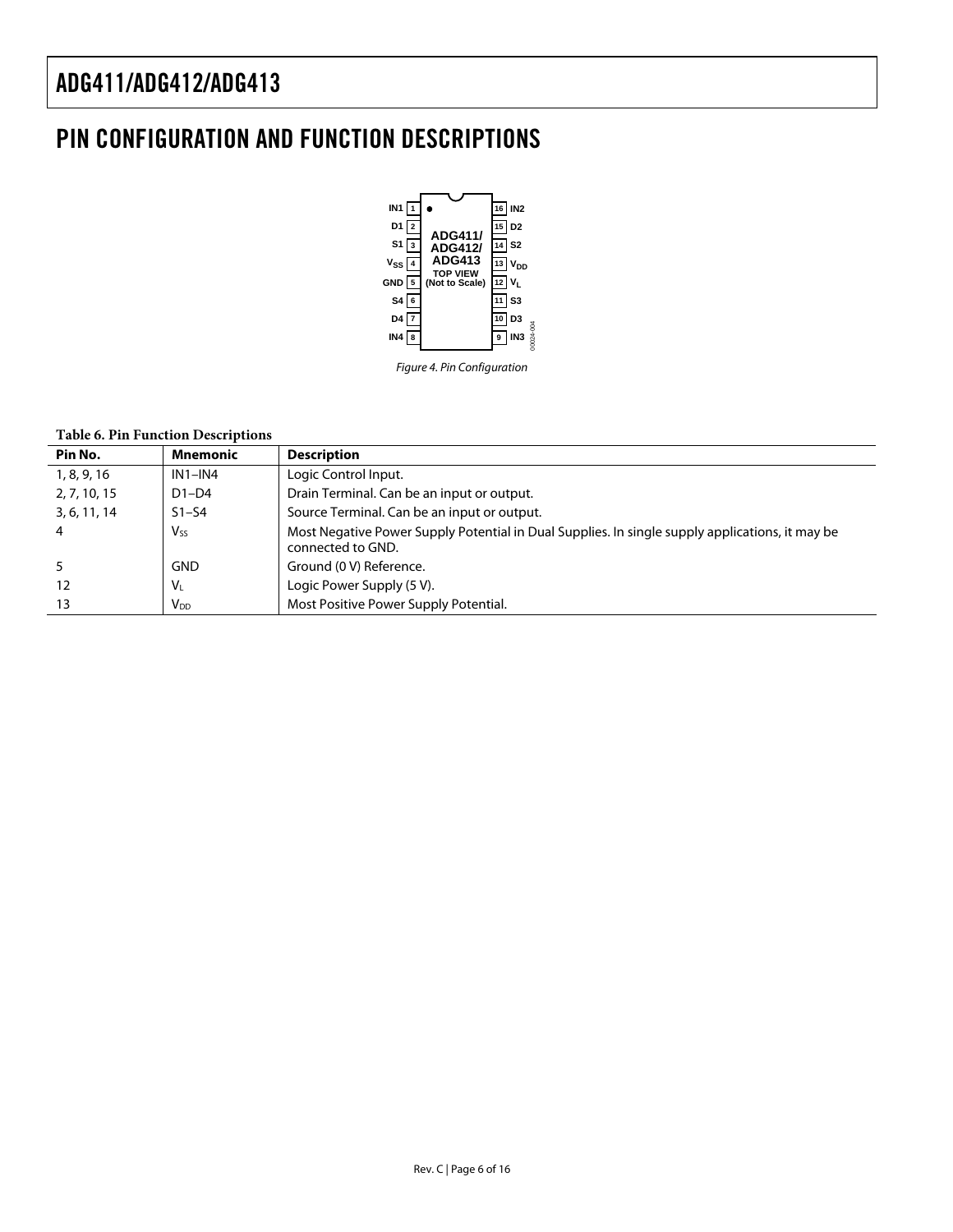### <span id="page-6-0"></span>TYPICAL PERFORMANCE CHARACTERISTICS



Figure 5. On Resistance as a Function of  $V_D$  ( $V_S$ ) Dual Supplies



Figure 6. On Resistance as a Function of  $V_D$  (V<sub>s</sub>) for Different Temperatures



Figure 7. Leakage Currents as a Function of Temperature



Figure 8. On Resistance as a Function of  $V_D$  ( $V_S$ ) Single Supply



Figure 9. Supply Current vs. Input Switching Frequency



Figure 10. Leakage Currents as a Function of  $V_D$  (V<sub>S</sub>)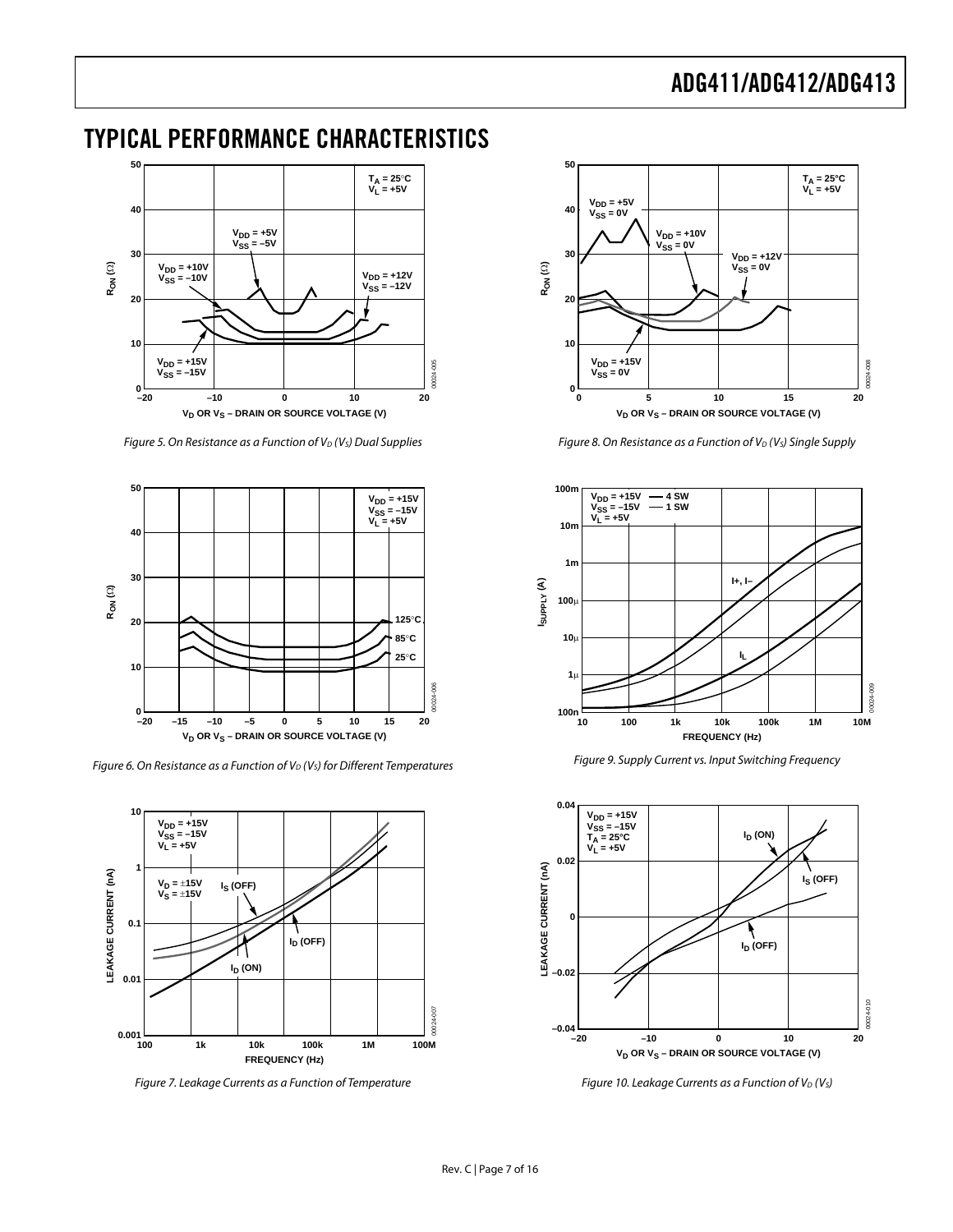



Figure 11. Off Isolation vs. Frequency

Figure 12. Crosstalk vs. Frequency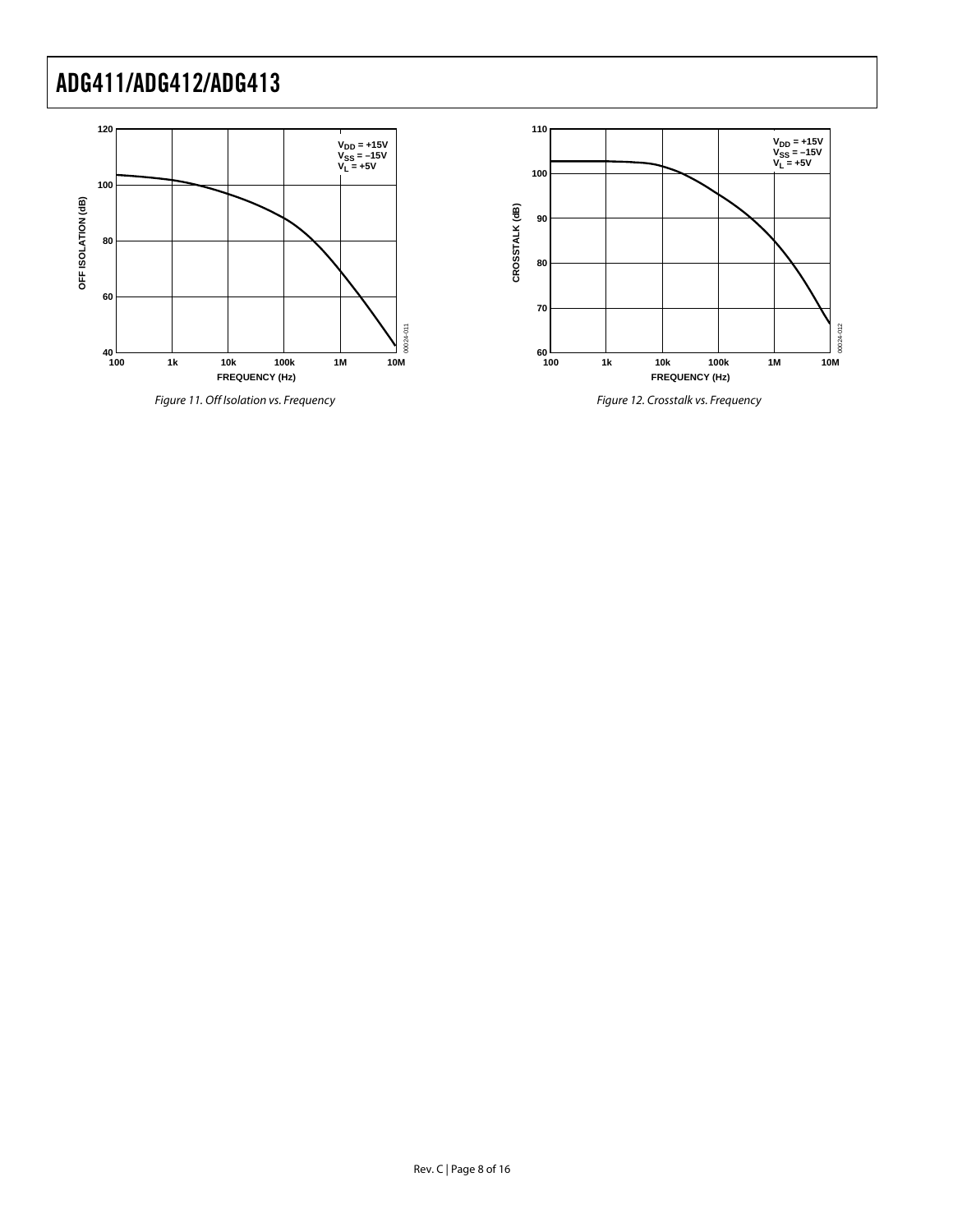### <span id="page-8-0"></span>**TERMINOLOGY**

#### **RON**

Ohmic resistance between D and S.

#### **IS (OFF)**

Source leakage current with the switch OFF.

#### $I_D$  (OFF)

Drain leakage current with the switch OFF.

**ID, IS (ON)** 

Channel leakage current with the switch ON.

 $V_D$   $(V_S)$ 

Analog voltage on terminals D, S.

**CS (OFF)** 

OFF switch source capacitance.

**CD (OFF)** 

OFF switch drain capacitance.

 $C_{D}$ ,  $C_{S}$  (ON)

ON switch capacitance.

#### **tON**

Delay between applying the digital control input and the output switching on.

**tOFF**

Delay between applying the digital control input and the output switching off.

#### **tD**

OFF time or ON time measured between the 90% points of both switches, when switching from one address state to another.

#### **Crosstalk**

A measure of unwanted signal which is coupled through from one channel to another as a result of parasitic capacitance.

#### **Off Isolation**

A measure of unwanted signal coupling through an OFF switch.

#### **Charge Injection**

A measure of the glitch impulse transferred from the digital input to the analog output during switching.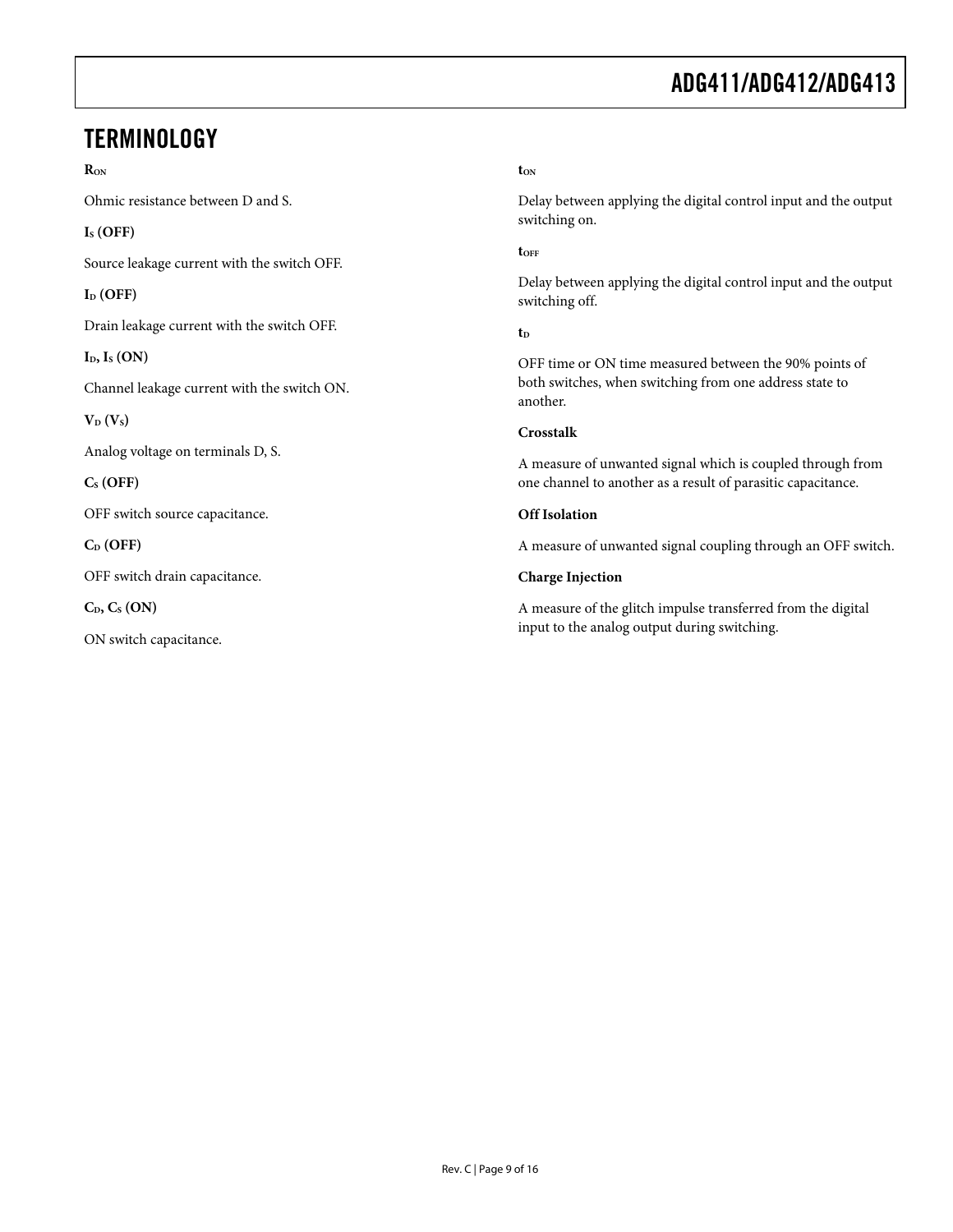### <span id="page-9-0"></span>APPLICATIONS

[Figure 13 i](#page-9-1)llustrates a precise, fast, sample-and-hold circuit. An AD845 is used as the input buffer while the output operational amplifier is an AD711. During the track mode, SW1 is closed and the output  $V<sub>OUT</sub>$  follows the input signal  $V<sub>IN</sub>$ . In the hold mode, SW1 is opened and the signal is held by the hold capacitor C<sub>H</sub>.

Due to switch and capacitor leakage, the voltage on the hold capacitor decreases with time. The ADG411/ADG412/ADG413 minimizes this droop due to its low leakage specifications. The droop rate is further minimized by the use of a polystyrene hold capacitor. The droop rate for the circuit shown is typically  $30 \mu V/\mu s$ .

A second switch, SW2, which operates in parallel with SW1, is included in this circuit to reduce pedestal error. Since both switches are at the same potential, they have a differential effect on the op amp AD711, which minimizes charge injection effects. Pedestal error is also reduced by the compensation network  $R_C$  and  $C_C$ . This compensation network also reduces

the hold time glitch while optimizing the acquisition time. Using the illustrated op amps and component values, the pedestal error has a maximum value of 5 mV over the ±10 V input range. Both the acquisition and settling times are 850 ns.

<span id="page-9-1"></span>

Figure 13. Fast, Accurate Sample-and-Hold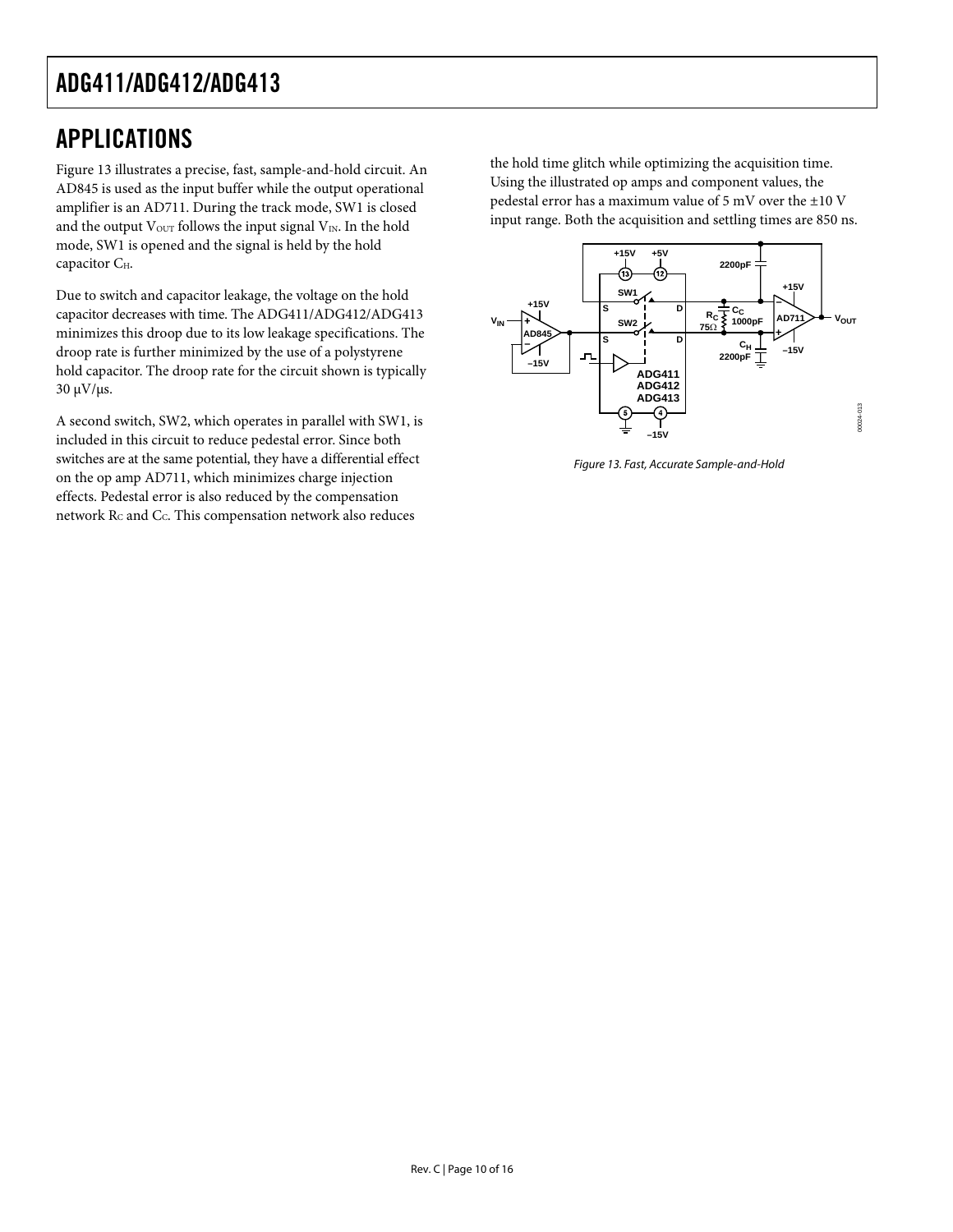### <span id="page-10-0"></span>TEST CIRCUITS



<span id="page-10-3"></span><span id="page-10-1"></span>

<span id="page-10-4"></span><span id="page-10-2"></span>Figure 17. Switching Times



Figure 18. Break-Before-Make Time Delay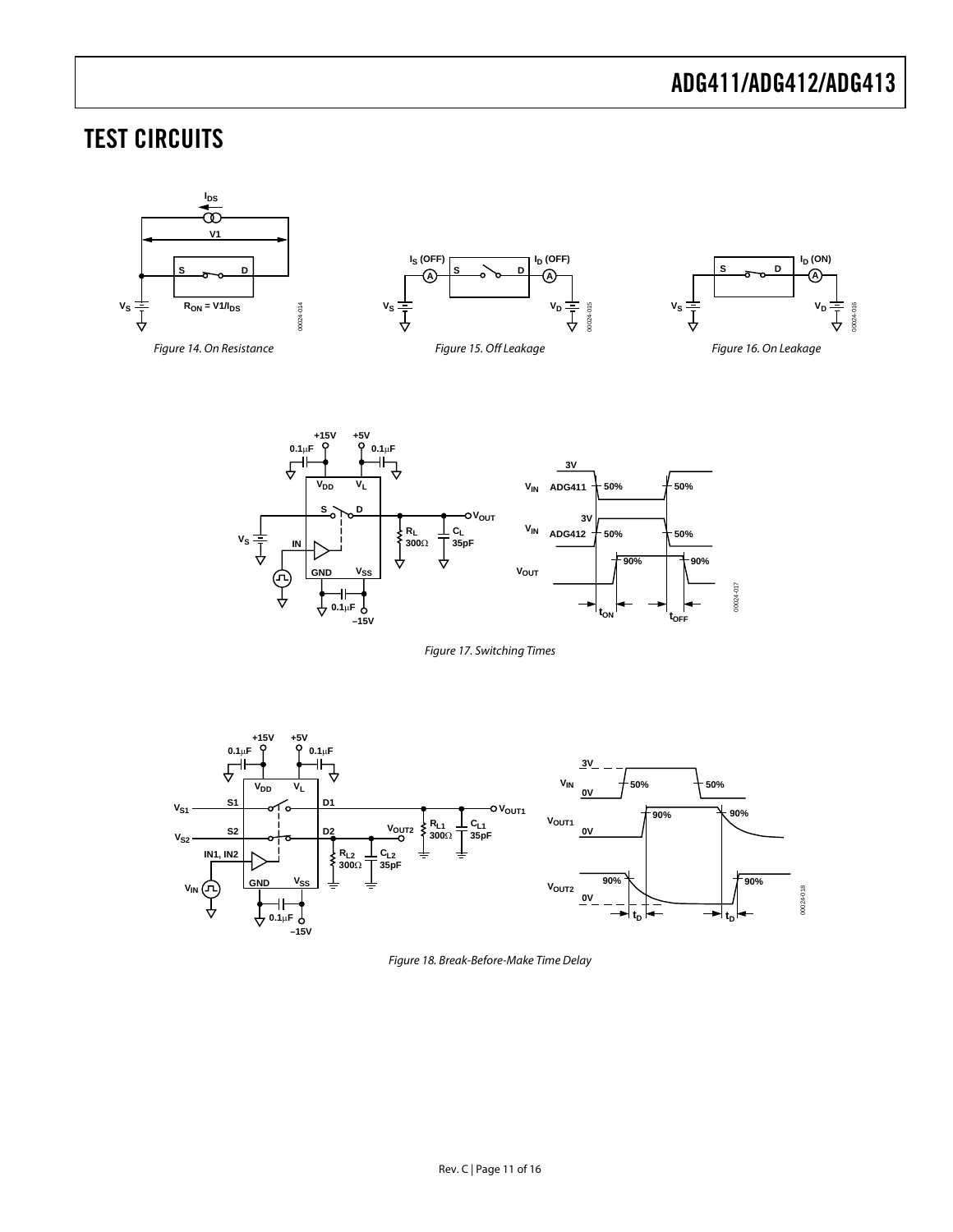

<span id="page-11-0"></span>Figure 19. Charge Injection

<span id="page-11-1"></span>

Figure 20. Off Isolation

<span id="page-11-2"></span>

Figure 21. Channel-to-Channel Crosstalk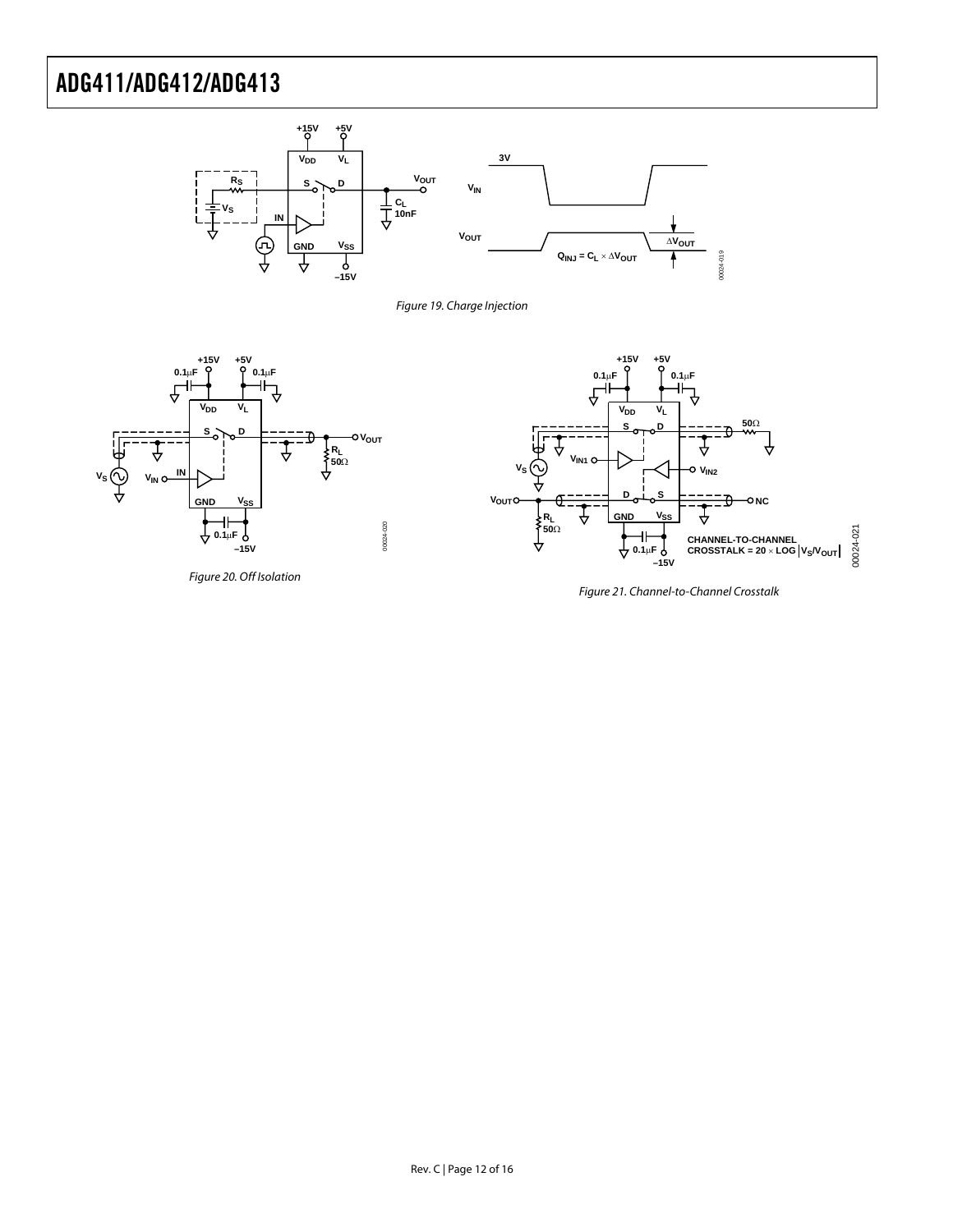#### <span id="page-12-0"></span>OUTLINE DIMENSIONS

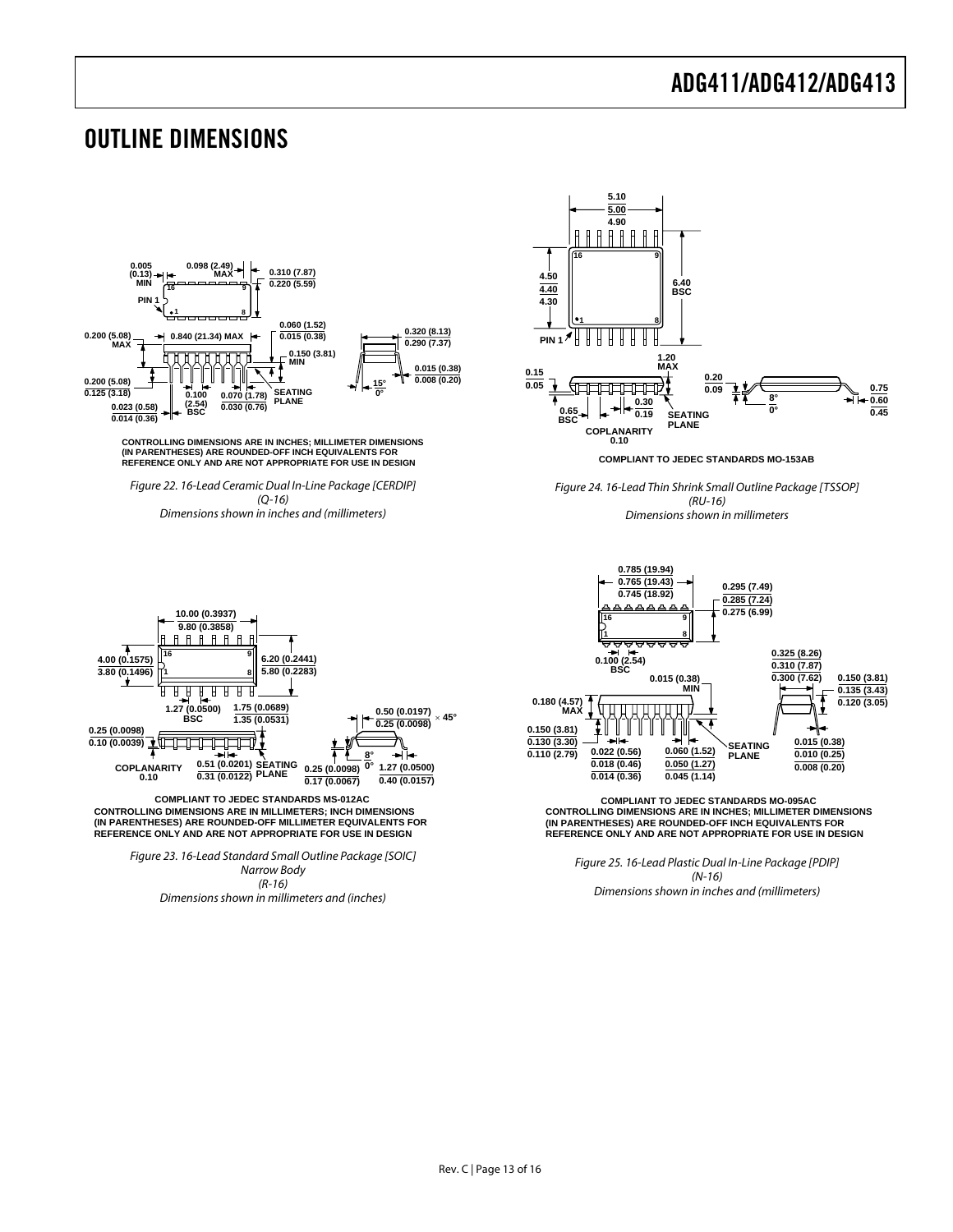#### <span id="page-13-0"></span>**ORDERING GUIDE**

| <b>Model</b>                 | <b>Temperature Range</b>             | <b>Package Description</b> | <b>Package Option</b> |
|------------------------------|--------------------------------------|----------------------------|-----------------------|
| ADG411BN                     | $-40^{\circ}$ C to $+85^{\circ}$ C   | P-DIP                      | $N-16$                |
| ADG411BR                     | $-40^{\circ}$ C to $+85^{\circ}$ C   | SOIC                       | <b>R-16A</b>          |
| ADG411BR-REEL                | $-40^{\circ}$ C to $+85^{\circ}$ C   | SOIC                       | $R-16A$               |
| ADG411BR-REEL7               | $-40^{\circ}$ C to $+85^{\circ}$ C   | SOIC                       | <b>R-16A</b>          |
| ADG411BRZ <sup>1</sup>       | $-40^{\circ}$ C to $+85^{\circ}$ C   | SOIC                       | $R-16A$               |
| ADG411BRZ-REEL <sup>1</sup>  | $-40^{\circ}$ C to $+85^{\circ}$ C   | SOIC                       | <b>R-16A</b>          |
| ADG411BRZ-REEL71             | $-40^{\circ}$ C to $+85^{\circ}$ C   | SOIC                       | <b>R-16A</b>          |
| ADG411BRU                    | $-40^{\circ}$ C to $+85^{\circ}$ C   | <b>TSSOP</b>               | <b>RU-16</b>          |
| ADG411BRU-REEL               | $-40^{\circ}$ C to $+85^{\circ}$ C   | <b>TSSOP</b>               | <b>RU-16</b>          |
| ADG411BRU-REEL7              | $-40^{\circ}$ C to $+85^{\circ}$ C   | <b>TSSOP</b>               | <b>RU-16</b>          |
| ADG411BRUZ <sup>1</sup>      | $-40^{\circ}$ C to $+85^{\circ}$ C   | <b>TSSOP</b>               | <b>RU-16</b>          |
| ADG411BRUZ-REEL <sup>1</sup> | $-40^{\circ}$ C to $+85^{\circ}$ C   | <b>TSSOP</b>               | <b>RU-16</b>          |
| ADG411BRUZ-REEL71            | $-40^{\circ}$ C to $+85^{\circ}$ C   | <b>TSSOP</b>               | <b>RU-16</b>          |
| ADG411TQ                     | $-55^{\circ}$ C to +125 $^{\circ}$ C | <b>CERDIP</b>              | $Q-16$                |
| ADG411BCHIPS                 |                                      | <b>DIE</b>                 |                       |
| ADG412BN                     | $-40^{\circ}$ C to $+85^{\circ}$ C   | P-DIP                      | $N-16$                |
| ADG412BR                     | $-40^{\circ}$ C to $+85^{\circ}$ C   | SOIC                       | <b>R-16A</b>          |
| ADG412BR-REEL                | $-40^{\circ}$ C to $+85^{\circ}$ C   | SOIC                       | <b>R-16A</b>          |
| ADG412BR-REEL7               | $-40^{\circ}$ C to $+85^{\circ}$ C   | <b>SOIC</b>                | $R-16A$               |
| ADG412BRZ <sup>1</sup>       | $-40^{\circ}$ C to $+85^{\circ}$ C   | SOIC                       | <b>R-16A</b>          |
| ADG412BRZ-REEL <sup>1</sup>  | $-40^{\circ}$ C to $+85^{\circ}$ C   | SOIC                       | $R-16A$               |
| ADG412BRZ-REEL71             | $-40^{\circ}$ C to $+85^{\circ}$ C   | SOIC                       | <b>R-16A</b>          |
| ADG412BRU                    | $-40^{\circ}$ C to $+85^{\circ}$ C   | <b>TSSOP</b>               | <b>RU-16</b>          |
| ADG412BRU-REEL               | $-40^{\circ}$ C to $+85^{\circ}$ C   | <b>TSSOP</b>               | <b>RU-16</b>          |
| ADG412BRU-REEL7              | $-40^{\circ}$ C to $+85^{\circ}$ C   | <b>TSSOP</b>               | <b>RU-16</b>          |
| ADG412BRUZ <sup>1</sup>      | $-40^{\circ}$ C to $+85^{\circ}$ C   | <b>TSSOP</b>               | <b>RU-16</b>          |
| ADG412BRUZ-REEL <sup>1</sup> | $-40^{\circ}$ C to $+85^{\circ}$ C   | <b>TSSOP</b>               | <b>RU-16</b>          |
| ADG412BRUZ-REEL71            | $-40^{\circ}$ C to $+85^{\circ}$ C   | <b>TSSOP</b>               | <b>RU-16</b>          |
| ADG412TO                     | $-55^{\circ}$ C to $+125^{\circ}$ C  | <b>CERDIP</b>              | $Q-16$                |
| ADG412TCHIPS                 |                                      | <b>DIE</b>                 |                       |
| ADG413BN                     | $-40^{\circ}$ C to $+85^{\circ}$ C   | P-DIP                      | $N-16$                |
| ADG413BR                     | $-40^{\circ}$ C to $+85^{\circ}$ C   | SOIC                       | <b>R-16A</b>          |
| ADG413BR-REEL                | $-40^{\circ}$ C to $+85^{\circ}$ C   | SOIC                       | <b>R-16A</b>          |
| ADG413BRZ <sup>1</sup>       | $-40^{\circ}$ C to $+85^{\circ}$ C   | SOIC                       | $R-16A$               |
| ADG413BRZ-REEL <sup>1</sup>  | $-40^{\circ}$ C to $+85^{\circ}$ C   | SOIC                       | $R-16A$               |
| ADG413BRUZ <sup>1</sup>      | $-40^{\circ}$ C to $+85^{\circ}$ C   | <b>TSSOP</b>               | <b>RU-16</b>          |
| ADG413BRUZ-500RL71           | $-40^{\circ}$ C to $+85^{\circ}$ C   | <b>TSSOP</b>               | <b>RU-16</b>          |
| ADG413BRUZ-REEL <sup>1</sup> | $-40^{\circ}$ C to $+85^{\circ}$ C   | <b>TSSOP</b>               | <b>RU-16</b>          |
| ADG413BRUZ-REEL71            | $-40^{\circ}$ C to $+85^{\circ}$ C   | <b>TSSOP</b>               | <b>RU-16</b>          |

<span id="page-13-2"></span><span id="page-13-1"></span> $1 Z = Pb$ -free part.

 $\overline{a}$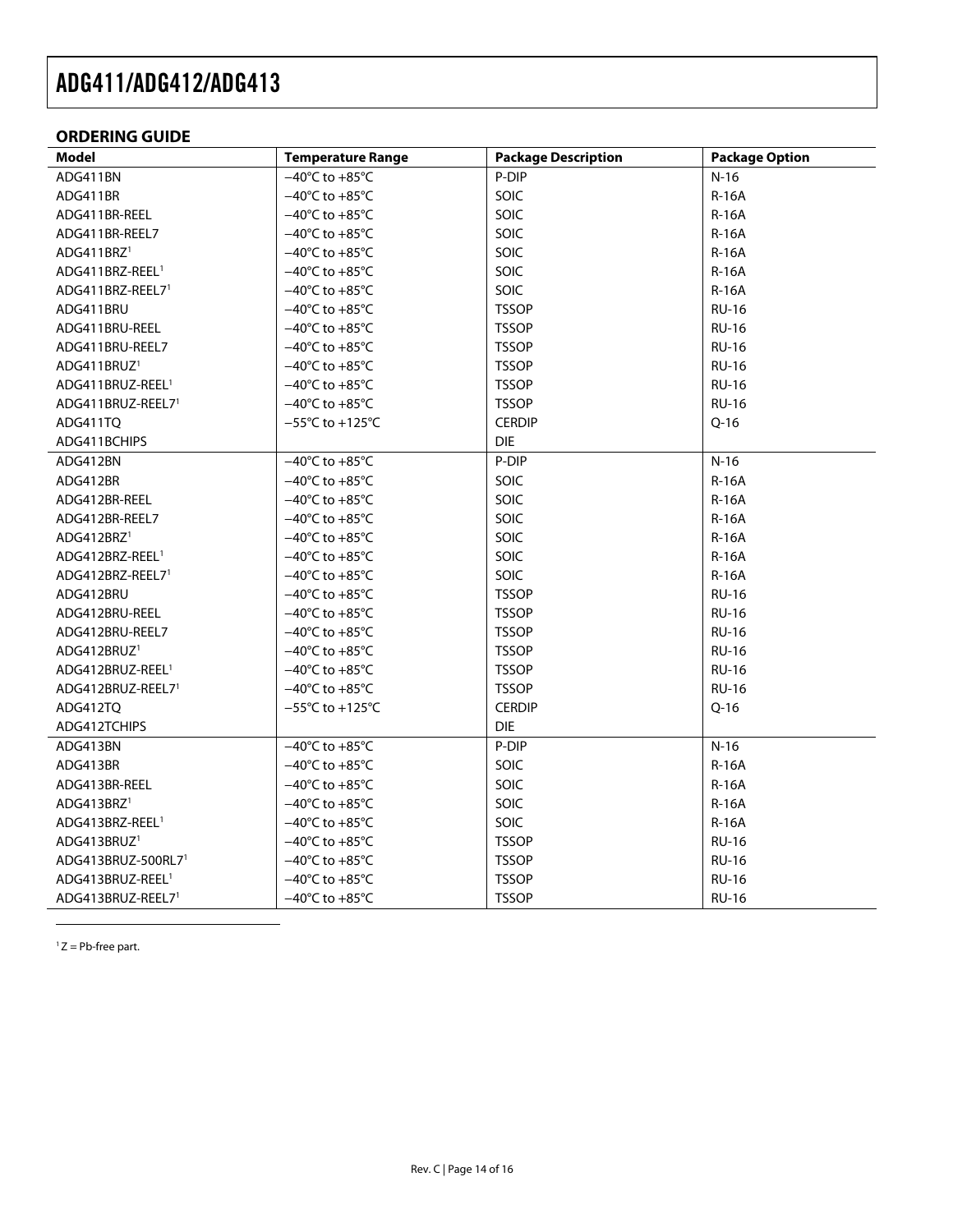### **NOTES**